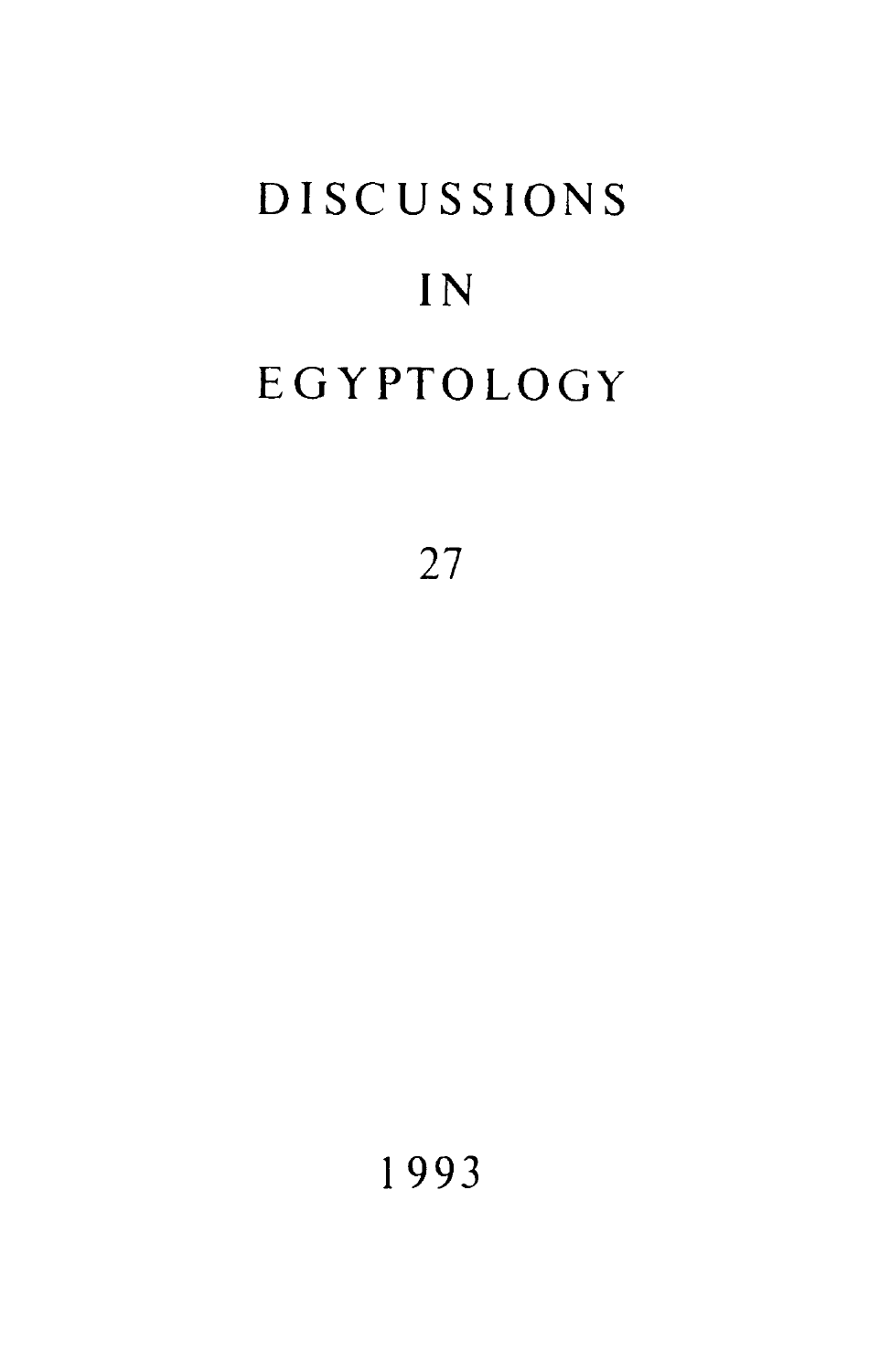DISCUSSIONS IN EGYPTOLOGY 1SSN 0268-3083

**© 1993** Authors All Rights Reserved

Editor: Alessandra Nibbi

Reviews Editor: Angela Tooley

### **OBITUARY**

**We announce with great regret the loss of one of our most enthusiastic contributors, Professor Mostafa El Alfi, of the University of Benha, Egypt. Our sympathy goes out to his wife and family.** 

**Professor El Alfi left us a number of articles for publication. These will continue to appear in our journal for some time to come.** 

**Alessandra Nibbi**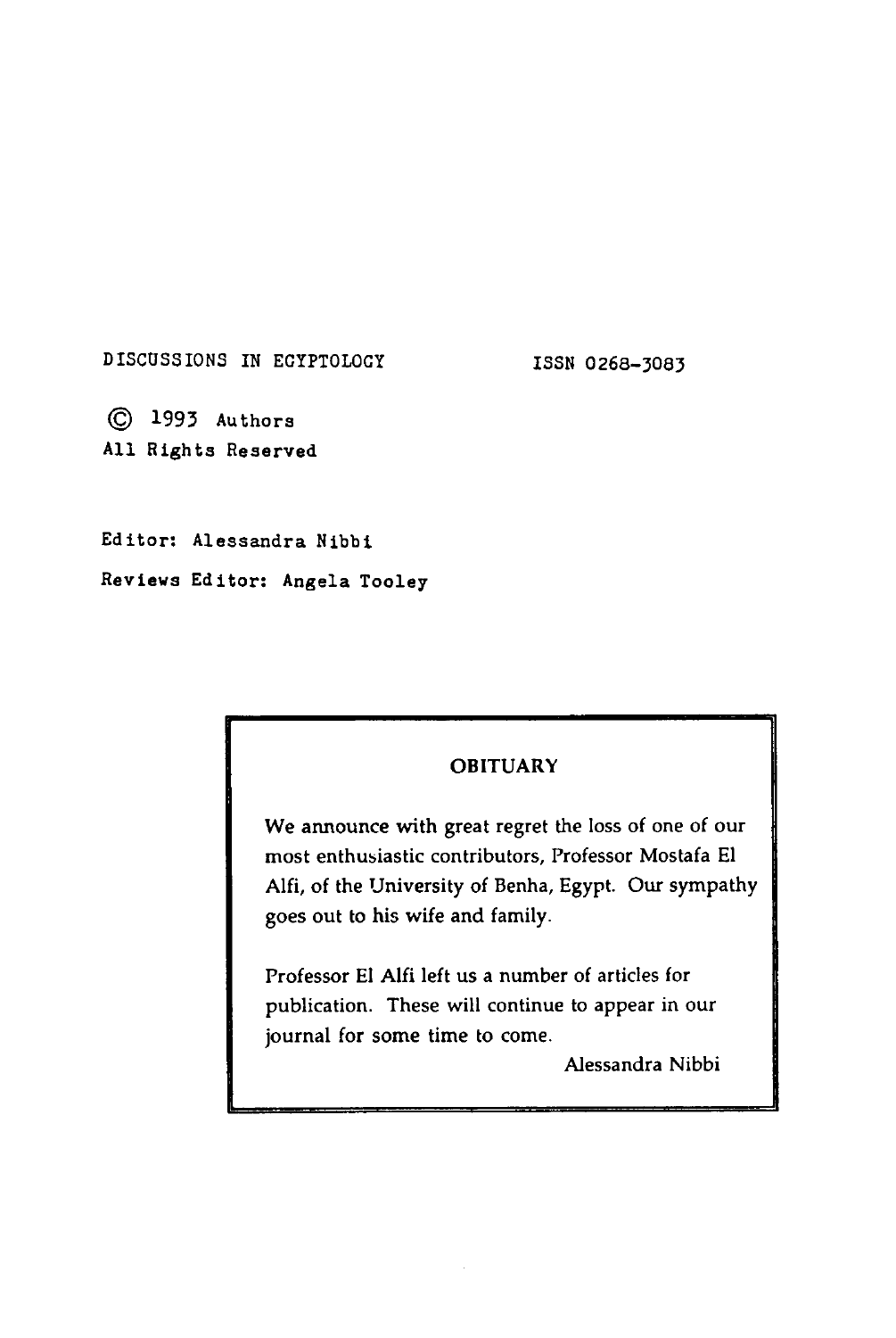#### **TABLE OF CONTENTS**

| R. Bauval                                                  | The Upuaut Project: New Findings in the southern<br>Shaft of the Queen's Chamber in Cheops Pyramid.                                                                             | 5.  |
|------------------------------------------------------------|---------------------------------------------------------------------------------------------------------------------------------------------------------------------------------|-----|
| V. Dobrev                                                  | Observations sur deux statues de Menkaourê du<br>musée de Boston.                                                                                                               | 9   |
| M. El Alfi <sup>+</sup>                                    | La liste des rois d'Abydos.                                                                                                                                                     | 19  |
| R. Krauss                                                  | März, April und Mai als durchschnittliche Monate<br>der Getreideernte im antiken und neuzeitlichen<br>Ägypten.                                                                  | 27  |
| J. Legon                                                   | The Air-Shafts in the Great Pyramid.                                                                                                                                            | 35  |
| C. Lilyquist                                               | On (late) Middle Kingdom Style, with Reference to<br>Hard Stone Scarabs, Inlaid Jewels and Beni Hasan.                                                                          | 45  |
| A. Nibbi                                                   | Pot Bellows and Pot Stands.                                                                                                                                                     | 59  |
| G. van Oosterhout Sirius, Venus and the Egyptian Calendar. |                                                                                                                                                                                 | 83  |
| M. Patané                                                  | Deux points relatifs aux textes des Pyramides à la<br>Basse Epoque.                                                                                                             | 97  |
| <b>REVIEWS</b>                                             |                                                                                                                                                                                 |     |
| D. Aston                                                   | P. James et alii, Centuries of Darkness, Jonathan<br>Cape, 1991.                                                                                                                | 101 |
| A. Dodson                                                  | C. N. Reeves, ed. After Tut'ankhamun: Research<br>and Excavation in the Royal Necropolis at Thebes,<br>Kegan Paul International, London, 1991.                                  | 105 |
| T. Du Quesne                                               | E. Hornung, The Tomb of Pharaoh Seti I, Artemis<br>Verlag, Zürich/München, 1991.                                                                                                | 111 |
| H. McCall                                                  | T. G. H. James, Howard Carter, the Path to<br>Tut'ankhamun, Kegan Paul International, London,<br>1992.                                                                          | 117 |
| J. Malek                                                   | F. Gomaà, R. Müller-Wollermann<br>and W.<br>Schenkel, Mittelägypten zwischen Samalut und<br>dem Gabal Abu Sir, TAVO Reihe B, Nr. 69, Ludwig<br>Reichert Verlag, Tübingen, 1991. | 121 |
| A. Tooley                                                  | A. H. Bomann, The Private Chapel in Ancient<br>Egypt, Kegan Paul International, London 1991.                                                                                    | 127 |
| <b>BOOKS RECEIVED</b>                                      |                                                                                                                                                                                 | 131 |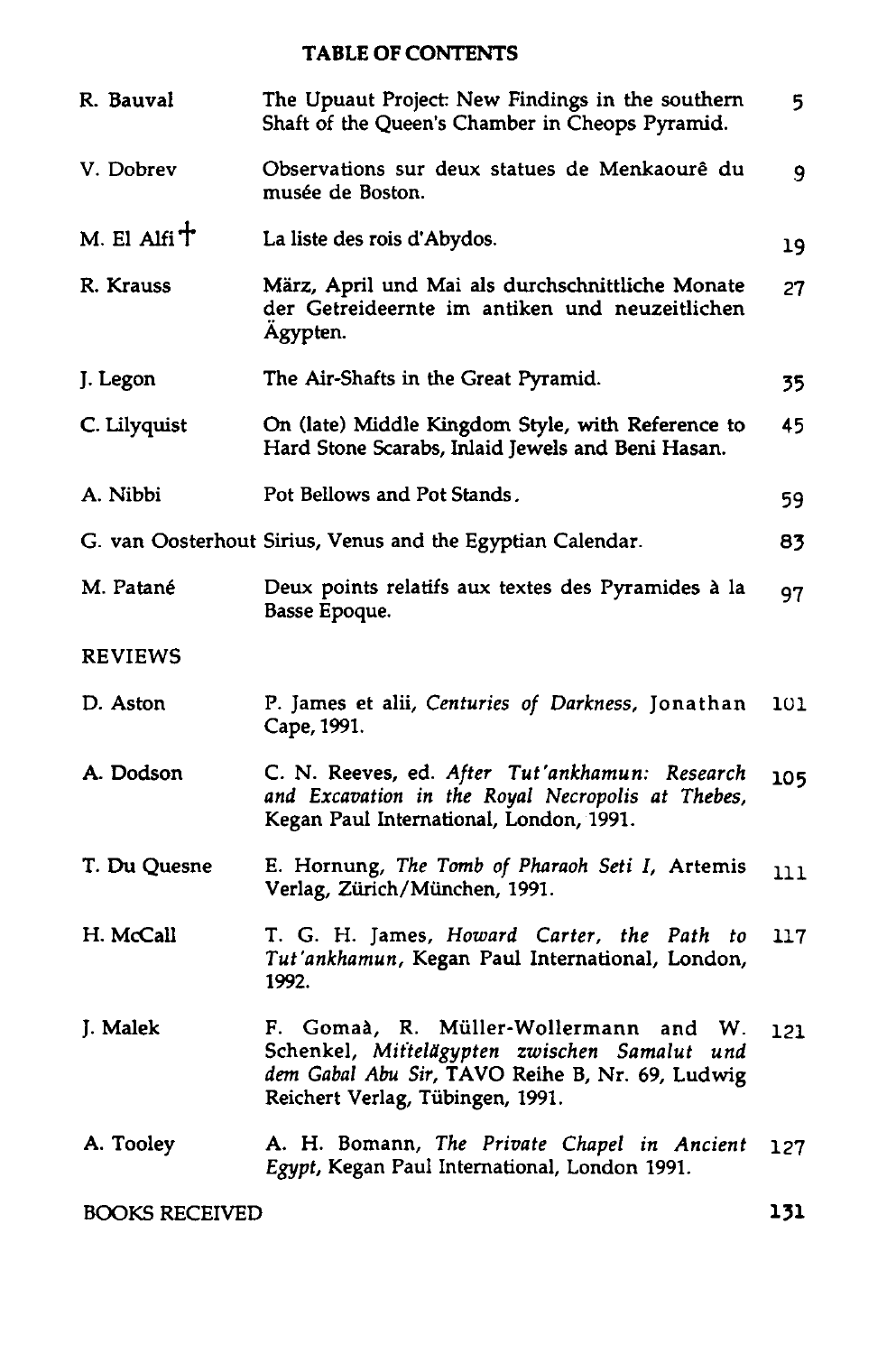#### DISCUSSIONS IN EGYPTOLOGY: GUIDELINES

Annual Subscription consisting of three numbers from January, **1993** 

> **£23** for United Kingdom; **£25** surface mail abroad. Students: **£20** for-United Kingdom; **£21** surface mail abroad. Airmail abroad: **£5** extra. Single number:  $f10$  B<sub>3</sub>ck numbers £15

To be paid, in sterling only, please, to:

Discussions in Egyptology, 13 Lovelace Road OXFORD 0X2 8LP United Kingdom.

Subscribers may find that the post office giro may be the cheapest way to send this money.

Contributions should be sent to the above address.

(a) They should be clearly typed in black ink, preferably on a new ribbon, on A4 paper, with margins of at least 3 cm at the top and 2.5 cm at sides and bottom. The lines should be well-spaced to allow for the effects of reduction because the sheets go to press just as we receive them. For reasons of cost, we prefer illustrations•to be line drawings, but if the occasional photograph is necessary, please make sure that there is  $sufficient$  contrast so that it satisfactorily.

(b) Please type on one side of the sheet only.

(c) It is to everyone's advantage to include a short<br>summary with each contribution, to facilitate its summary with each contribution, to facilitate inclusion in the Annual Egyptological Bibliography.

(d) Each contributor will receive 25 offprints free.

(e) When preparing for the post, please protect against accidental folding by enclosing some stiff cardboard inside the envelope.

(f) Our closing dates are the last day of March, July and November. However, our numbers are now filling early so that articles are often held over until the next number.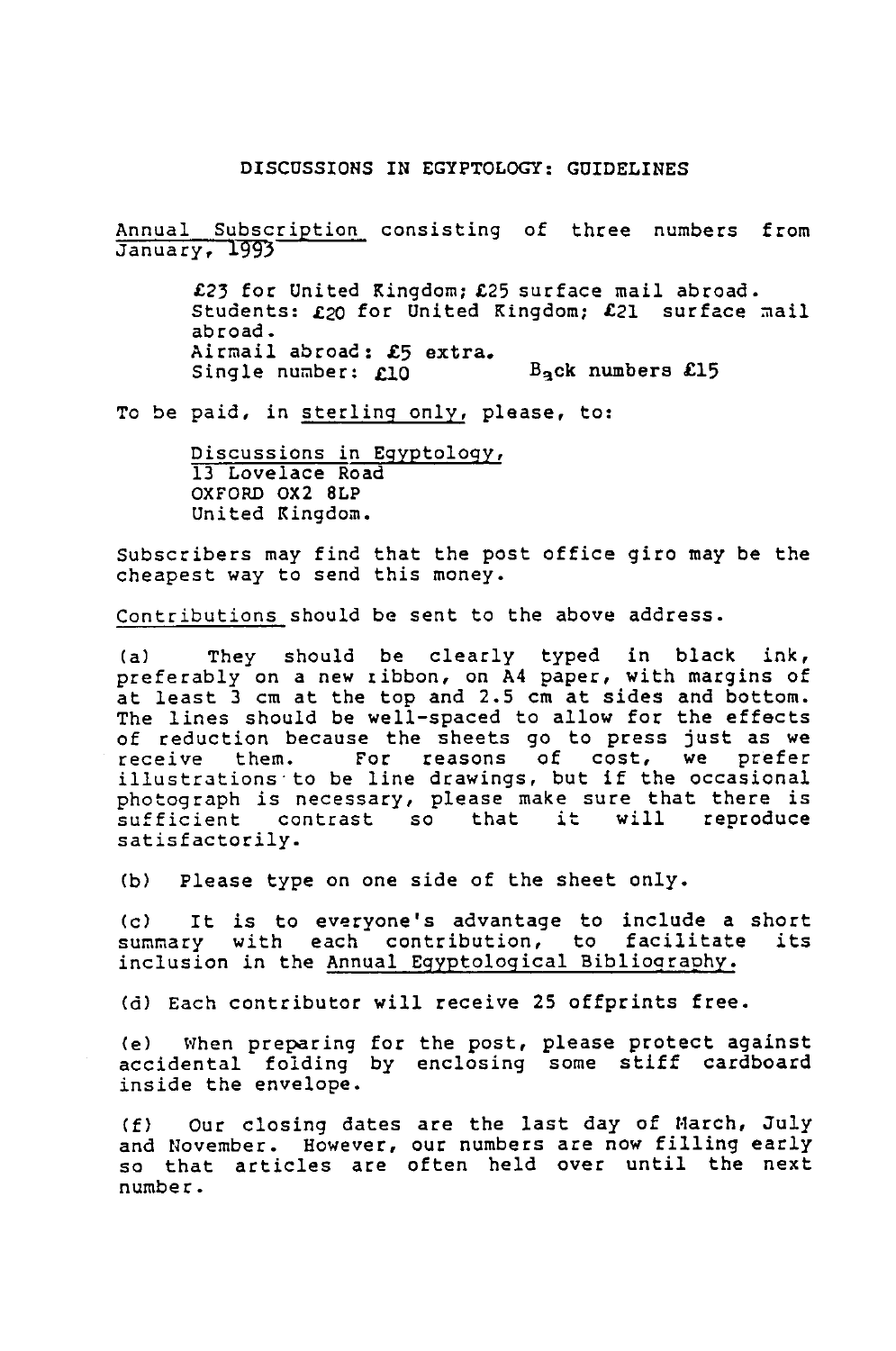THE UPUAUT PROJECT: NEW FINDINGS IN THE SOUTHERN SHAFT OF THE QUEEN'S CHAMBER IN CHEOPS PYRAMID

Robert G. Bauval

## BACKGROUND

On the 6th March 1993, the present writer met Rudolf Gan-<br>tenbrink, the German Robotic engineer and team leader of the<br>UPUAUT PROJECT in Cairo. This project, under the auspices of the<br>German Archaeological Lustitute in Cai Chamber, and the second stage to explore the presumed 'abandoned' shafts in the Queen's Chamber <1>.

On the morning of the 7 March 1993, the exploration of the southern shaft of the Quegn's Chamber began. This shaft, which climbs at a slope of 40 (after 2 metres of horizontal run) had been thought to only cut some 8 metres into the core of the monument. The little robot, called UPUAUT 2, carried a video camera and soon showed that the shaft was much longer, reaching some 65 metres into the core. This br a stone slab or door, later described as a sort of portcullis  $(2)$ . On the door can be seen two small copper 'handles' or 'seals'. The left one seem to have lost its bottom part which lies some 2 metres down the shaft. A to the present writer on the 2 April 1993 and was shown to Dr. I.E.S. Edwards and Dr. J. Malek as soon as could be arranged. An official viewing was arranged for the British Museum on the 22 April 1993 by R. Gantenbrink. The video tape of the discovery was shown at 4 pm to various members of the Egyptian Antiquities Department, including Dr W.V. Davies, Dr. G. Hart, Dr. T.G.H. James, Dr. I.E.S. Edwards, Dr. C. Andrews and other members of staff.

IMPLICATIONS

The finding of the 'door' at the end of the southern shaft of the Queen's Chamber has, in itself, raised a great controversy as to what may or may not be on the other side. The announcement was first made in the British press on the 7 April 1993 (Daily Telegraph, page 4) and by the 19 April it had made the front page of many newspapers around the world as well as television news, with Channel 4 being the first on the 16 April (News at 7 pm). But the question as to what may be on the other side must. But the question as to what may be on the other side must, for the time being, be left to rest. There are, however, inmediately several implications to consider, some shaking down the rigid 'theories' and consensuses established in Egyptology. These are now reviewed below:

1) The 'Abandonment Theory' for the Queen's Chamber

It had been generally assumed that the Queen's Chamber had been abandoned by the builders in favour of another chamber, the socalled King's Chamber, higher up the monument <3>. As possible proof to this theory was the belief that the shafts emanating from the Queen's Chamber were rising only a few metres into the core, and thus unlike those of the King's Chamber which pierce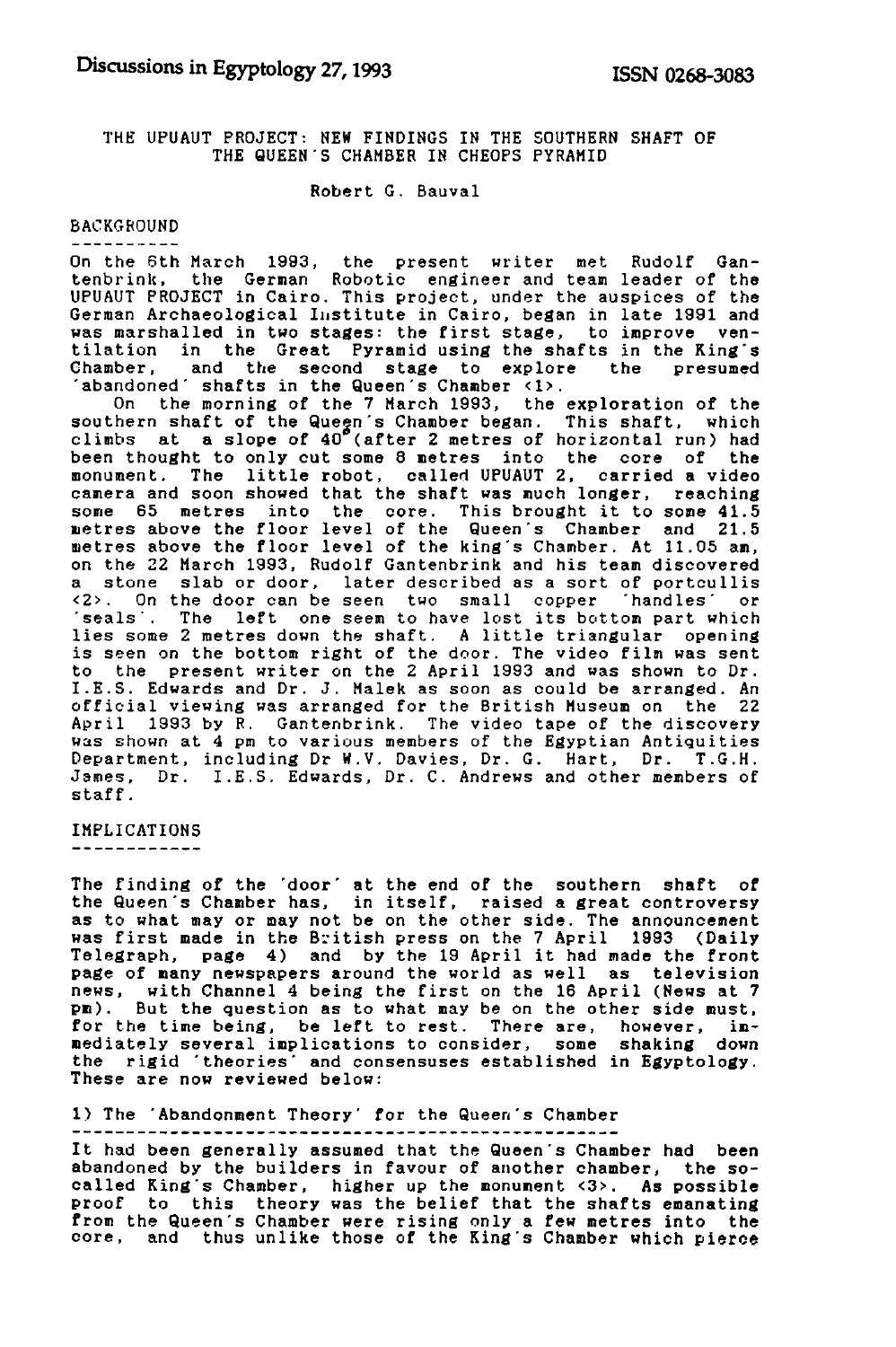